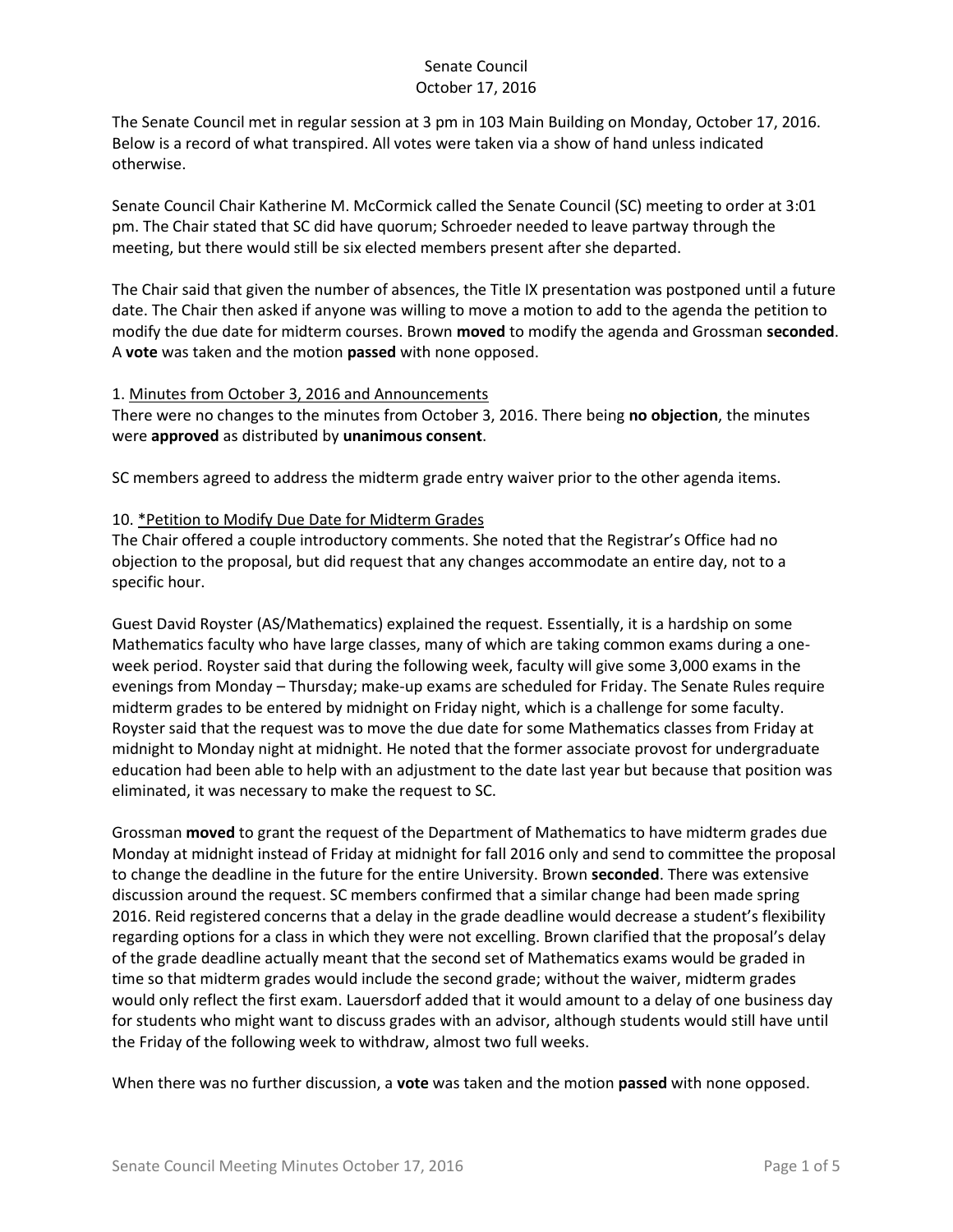### 2. Naming of Reinstatement Committee Members

SC members discussed a possible composition. After discussion, Schroeder **moved** to name McCormick, Bailey, and Reid as the members of the SC's Reinstatement Committee. Brown **seconded**. A **vote** was taken and the motion **passed** with none opposed.

The Chair noted that she had neglected to offer a couple announcements. She reported that Mills, Blonder, Wood, and Mazur were absent. She reminded SC members that the next meeting would be in 330 Gatton College of Business and Economics Building. The Chair commented that until a permanent associate provost for student and academic life was identified, more issues like the midterm grade due date were likely to occur. She said that more frequently than not, academic decisions will have to come to SC for deliberation. The Chair added that SC was also going to see more clean ups pertaining to department names and where programs and courses are housed. She used the Graduate Center for Gerontology as an example – it had acted as a department in the past and created an undergraduate course even though graduate centers cannot home undergraduate courses. She said the SC office was working with Gerontology to move the course and that similar things would be happening during the course of business and as part of various transitions on campus.

Regarding the ad hoc committee on *Administrative Regulations 6:2* ("Policy and Procedures for Addressing and Resolving Allegations of Sexual Assault, Stalking, Dating Violence, and Domestic Violence"), the Chair reported that she had identified nine individuals to populate the committee: Jennifer Bird Pollan (LA); Alice Christ (FA); Davy Jones (ME); Sue Nokes (AG); TK Logan (ME); Beth Kraemer (LI); Tommy Collins (research administrative coordinator); and Garrett Ball (student). The Chair noted that Marcy Deaton, associate legal counsel, would serve as an ex officio nonvoting member.

### 3. Proposed Change to 2016-17 College of Dentistry Calendar

The Chair explained that the College of Dentistry needed to add the presidential Election Day as an academic holiday. Brown **moved** to approve the change and Porter **seconded**. A **vote** was taken and the motion **passed** with none opposed.

#### 4. Recommendation to Change End Date for Single Summer Term

SC members discussed the suggestion from the Registrar's office to extend the end of the single summer term from August 2, 2018 to August 17, 2018. There were no objections to the planned change, but SC members raised a number of concerns about how the change would affect other aspects of campus life, such as:

- Faculty obligations in August at the beginning of the semester, such as departmental and college meetings.
- Cycles of maintenance and cleaning of residence halls.
- K Week, graduate student orientations, and early move-ins for students, e.g. student athletes, band members, and residence hall assistants (RAs).
- Terms of student apartment leases that end July 31 with new tenants moving in on August 10.

Grossman **moved** to table the proposal until October 31. Lauersdorf **seconded**. A **vote** was taken and the motion **passed** with none opposed. Grossman suggested that someone from the Registrar's office and someone from Resident Life be invited to attend.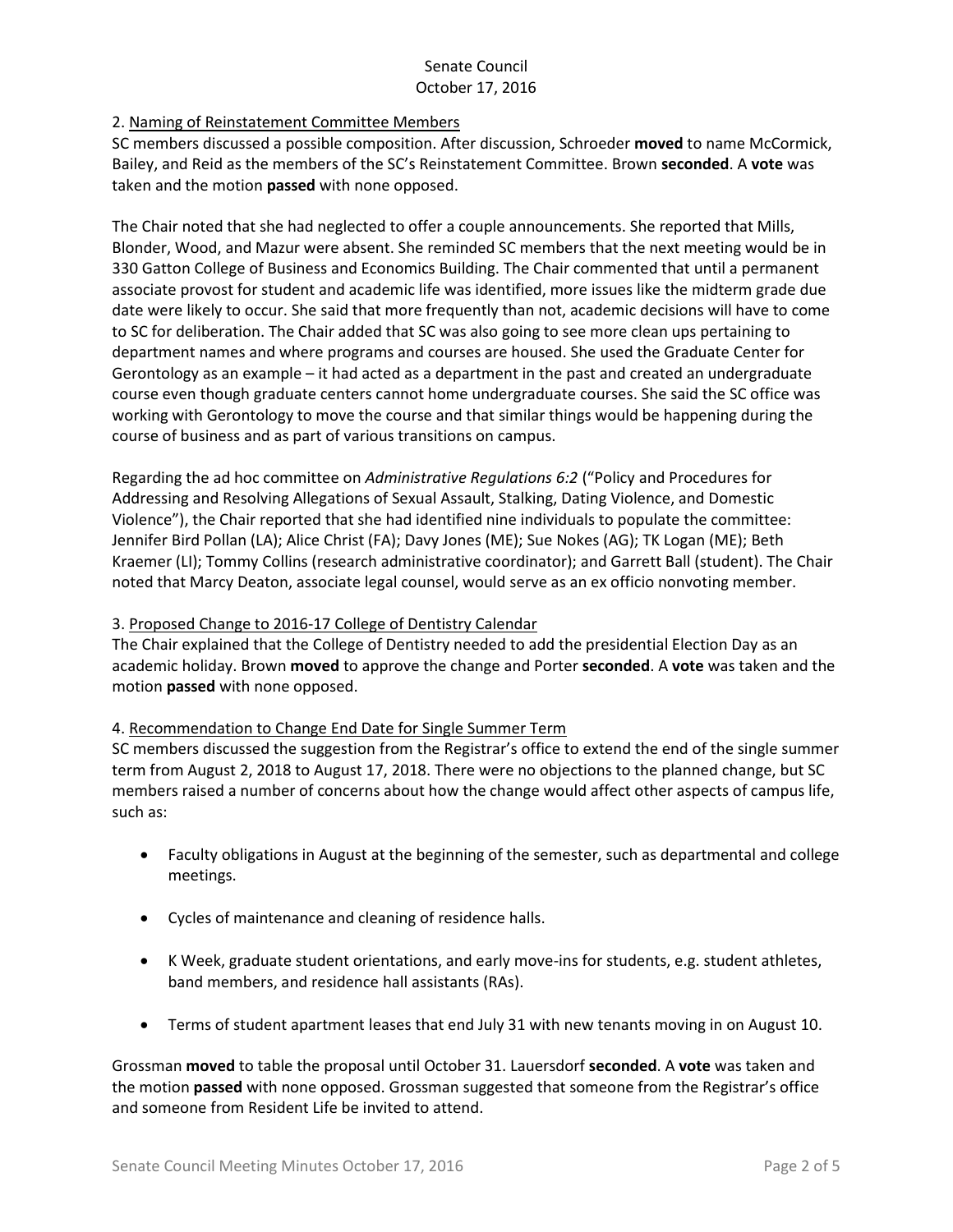Those present introduced themselves. The Chair invited Guest Beth Kraemer (LI) to come to the table.

#### 5. Proposed New Ad Hoc Committee on Technology

The Chair suggested that Brown and Lauersdorf explain the proposal, which they did. Grossman **moved**  to create an ad hoc SC technology committee, as described by the documentation associated with the agenda. During discussion Reid requested that she, through her position as Student Government Association president, be the one to appoint the student. There were no objections to that. Bailey **seconded**. Lauersdorf commented that he chatted with UK's new chief information officer, Brian Nichols, who had expressed support for the new committee. A **vote** was taken and the motion **passed** with none opposed.

Grossman suggested the SC next discuss the item for which a guest was present. There were no objections.

b. Senate's Admissions and Academic Standards Committee (SAASC) – Scott Yost, Chair i. Proposed Admissions Requirement Change for BHS in Clinical Leadership and Management Guest Scott Yost (EN/Civil Engineering), chair of the Senate's Admissions and Academic Standards Committee (SAASC), explained the proposal. Guest Geza Bruckner (HS/Clinical Science) was present and helped to answer questions from SC members.

The aspect of the change that was discussed at length was the proposed new GPA requirement for admissions. A few SC members expressed concern that the proposed new 2.8 GPA for admissions was unfair to students and to other programs that do not have such admissions standards and enrollment caps. Grossman opined that it was akin to cherry-picking the best students. He said that unless the program could demonstrate that students were less likely to succeed in the program with a certain GPA, it was not an idea he could support. Bruckner commented that it was internal UK transfers who were most likely to be affected. Other SC members noted that similar, increased GPA requirements had not been well received by the University Senate. Brown suggested that he would be more comfortable with tying an increased GPA or a new grade requirement to specific courses, which would limit much of the concerns. Porter opined that there was plenty of precedence to limit admissions to a program through the GPA.

There was additional discussion about how to move forward. Grossman **moved** to return the proposal to the Senate's Admissions and Academic Standards Committee (SAASC) for further deliberations regarding the new GPA requirement. Brown **seconded**. Yost added that the degree program did not have a long history so it was difficult for them to show a range of data. The members of the SAASC were also somewhat concerned with the admissions-related GPA requirement but they were less worried because it was more likely to affect students already at UK, rather than incoming freshmen. There was additional discussion.

Grossman **withdrew** his motion and Brown concurred. Grossman **moved** to table the proposal for three weeks so that it returned to SC on October 31. Reid **seconded**. A **vote** was taken and the motion **passed** with six in favor and one opposed.

6. Committee Reports

a. Senate Committee on Distance Learning and eLearning (SCDLeL) – Roger Brown, Chair

i. Proposed Changes to *Senate Rules 5.1.8.3* ("Permissive Withdrawals")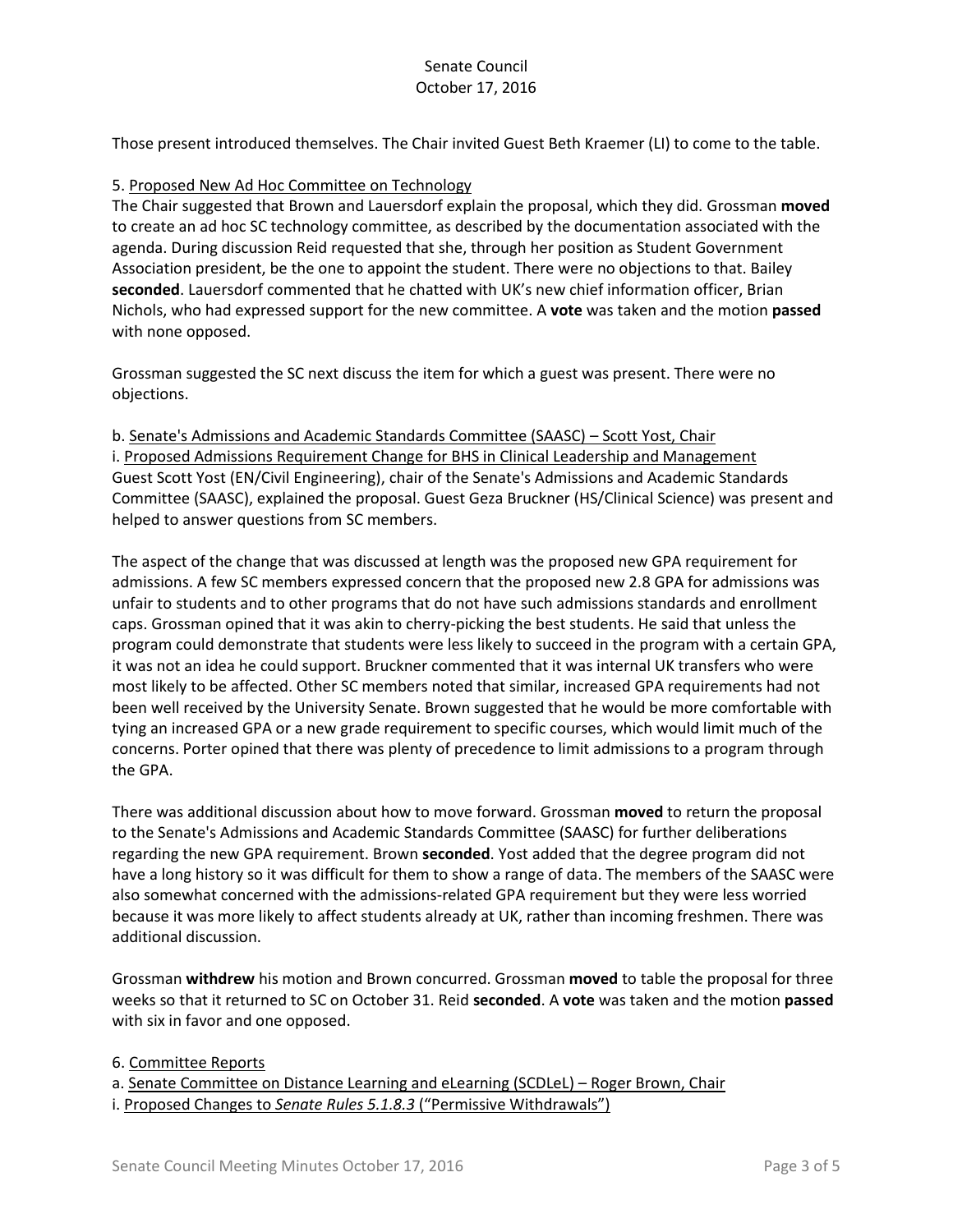Brown, chair of the Senate Committee on Distance Learning and eLearning (SCDLeL), explained the proposed changes. During discussion, Lauersdorf asked how courses taught in the traditional fashion (i.e. not distance learning) would calculate contact hours. Brown explained that it could be done via a single sentence; Lauersdorf suggested that that information be readily available for senators when the item is reviewed by the University Senate. Brown agreed to do so.

The Chair said that the **motion** from the SCDLeL was that the SC approve the proposed changes to *Senate Rules 5.1.8.3* ("Permissive Withdrawals"). Because the motion came from committee, no **second** was required. A **vote** was taken and the motion **passed** with none opposed.

#### ii. Proposed Changes to *Senate Rules 5.2.4.2* ("Excused Absences")

The Chair said that the **motion** from the SCDLeL was that the SC approve the proposed changes to S*enate Rules 5.2.4.2* ("Excused Absences"). Because the motion came from committee, no **second** was required. Brown explained the changes. During discussion, the Chair realized that there was slight change that should be made to the changes to *SR 4.1.8.3*. Brown said he would work with her to address it prior to it going to the Senate. After brief discussion, a **vote** was taken and the motion **passed** with none opposed.

### iii. Proposed Changes to *Senate Rules 5.1.8.1* ("Unilateral Removal for Failure to Attend First Two Class Periods")

The Chair said that the **motion** from the SCDLeL was that the SC approve the proposed changes to *Senate Rules 5.1.8.1* ("Unilateral Removal for Failure to Attend First Two Class Periods"). Because the motion came from committee, no **second** was required.

Brown explained the proposal. During discussion, those present agreed that the new first sentence ("If between the first day of class and the drop/add date students neither show evidence of participation….") would be less confusing if it were changed slightly to remove the reference to "drop/add" and instead use "the last day to add a class." After discussion, a **vote** was taken and the motion **passed** with none opposed.

# iv. Proposed Changes to *Senate Rules 9.1* ("Glossary of Terms")

The Chair said that the **motion** from the SCDLeL was that the SC approve the proposed changes to *Senate Rules 9.1* ("Glossary of Terms"). Because the motion came from committee, no **second** was required. SC members discussed the proposed change. There was some confusion among SC members – some SC members thought the proposed definition of attendance ("completion of a scheduled course activity") meant an activity engaged in during a class period, although Brown said it was intended to encompass class attendance, not participation in specific activity. SC members and Brown agreed that "being present for a scheduled class or completion of a scheduled course activity" was less confusing and Brown said that would be the language he presented to Senate. A **vote** was taken and the motion **passed** with none opposed.

# v. Proposed Changes to *Senate Rules 1.4.2.13* ("Senate Committee on Distance Learning and eLearning (SCDLeL)")

The Chair said that the motion from the SCDLeL was that the SC approve the proposed changes *Senate Rules 1.4.2.13* ("Senate Committee on Distance Learning and eLearning (SCDLeL)"). Because the motion came from committee, no **second** was required. Brown explained the change. A **vote** was taken and the motion **passed** with none opposed.